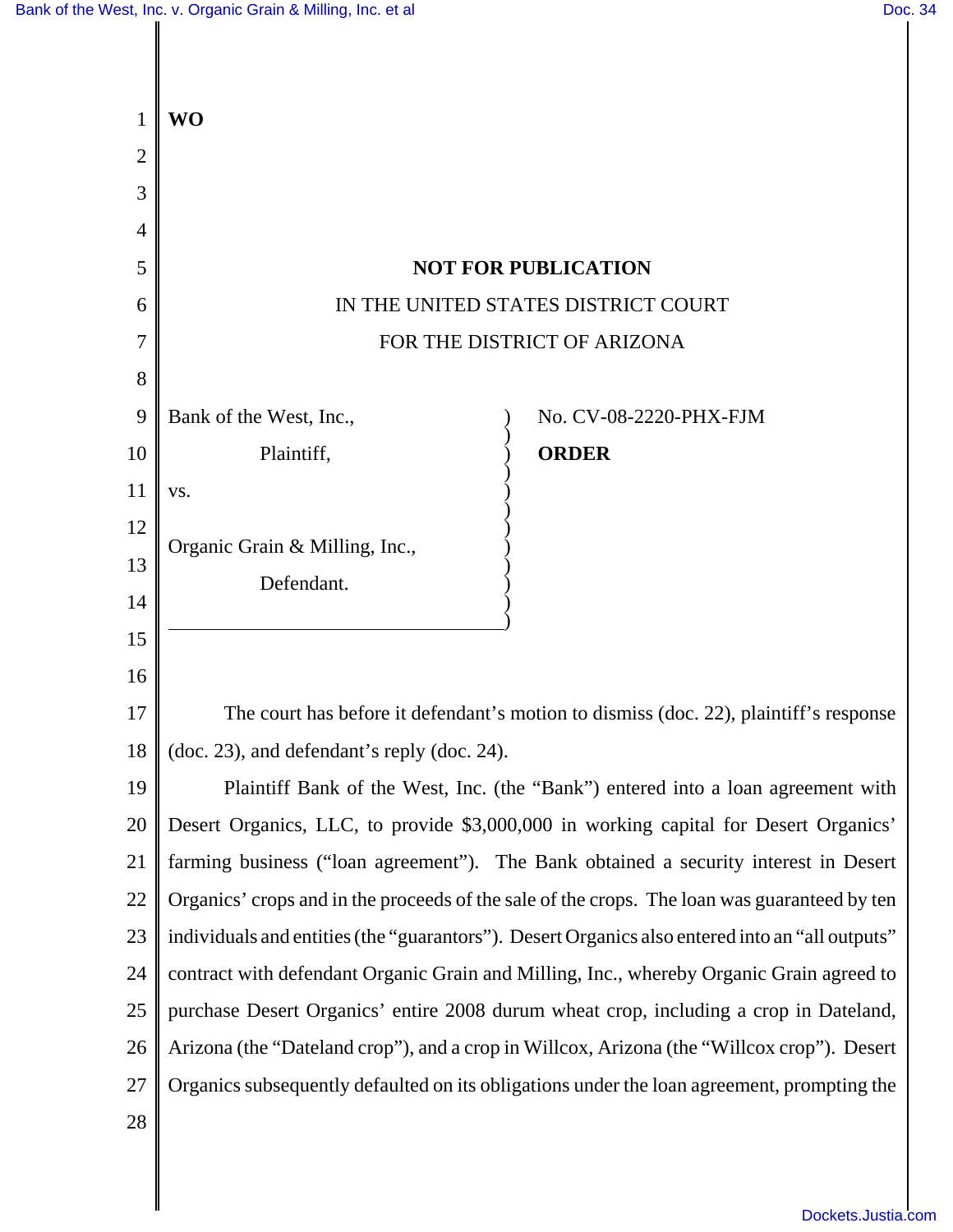1 2 Bank to perfect its lien against Desert Organics' accounts receivable, including receivables due from the sale of the Dateland crop.

3 4 5 6 On September 30, 2008, the Bank filed an action against Desert Organics and the guarantors in the Superior Court of Arizona in Maricopa County seeking damages for breach of contract in the amount of \$3,037,054.60 ("state court action"). On February 20, 2009, Desert Organics filed for bankruptcy protection.

7 8 9 10 11 12 13 14 15 16 17 18 19 The Bank alleges that on June 6, 2008, it entered into a written contract with Organic Grain and Desert Organics whereby Organic Grain agreed to pay the Bank directly for the value of the Dateland crop after deducting a maximum of \$72,000 for seed, harvesting, and transportation costs. The total value of the Dateland crop was \$243,324.07. Therefore, the Bank claims it was entitled to a payment from Organic Grain in the amount of \$171,324.07. Instead, Organic Grain issued a check in the amount of \$46,915.32 only, asserting that it is entitled to an offset of \$196,408.75 for losses it claims were the result of Desert Organics' failure to properly irrigate the Willcox crop. The Bank then filed this action in superior court against Organic Grain alleging *inter alia* breach of contract, fraud, misrepresentation, and unjust enrichment. Organic Grain filed a counterclaim against the Bank, asserting claims of breach of contract and intentional interference with contract. Organic Grain now moves to dismiss this case pursuant to Rules 12(b)(7), (c) and 19(b), Fed. R. Civ. P., arguing that Desert Organics and the guarantors are necessary and indispensable parties to this action.

20 21 22 23 24 25 26 27 28 An absentee party is a "necessary party" under Rule 19(a), Fed. R. Civ. P., if (1) the court "cannot accord complete relief among existing parties" without joinder, or (2) the absentee party "claims an interest relating to the subject of the action" and is so situated that disposing of the action without joinder may (a) "as a practical matter impair or impede the person's ability to protect the interest," or (b) "leave an existing party subject to a substantial risk of incurring double, multiple, or otherwise inconsistent obligations because of the interest." Fed. R. Civ. P. 19(a). A necessary party must be joined under Rule 19(a) if the "joinder will not deprive the court of subject-matter jurisdiction." An "indispensable party" is a necessary party under Rule 19(a), but whose joinder is not feasible, and whose absence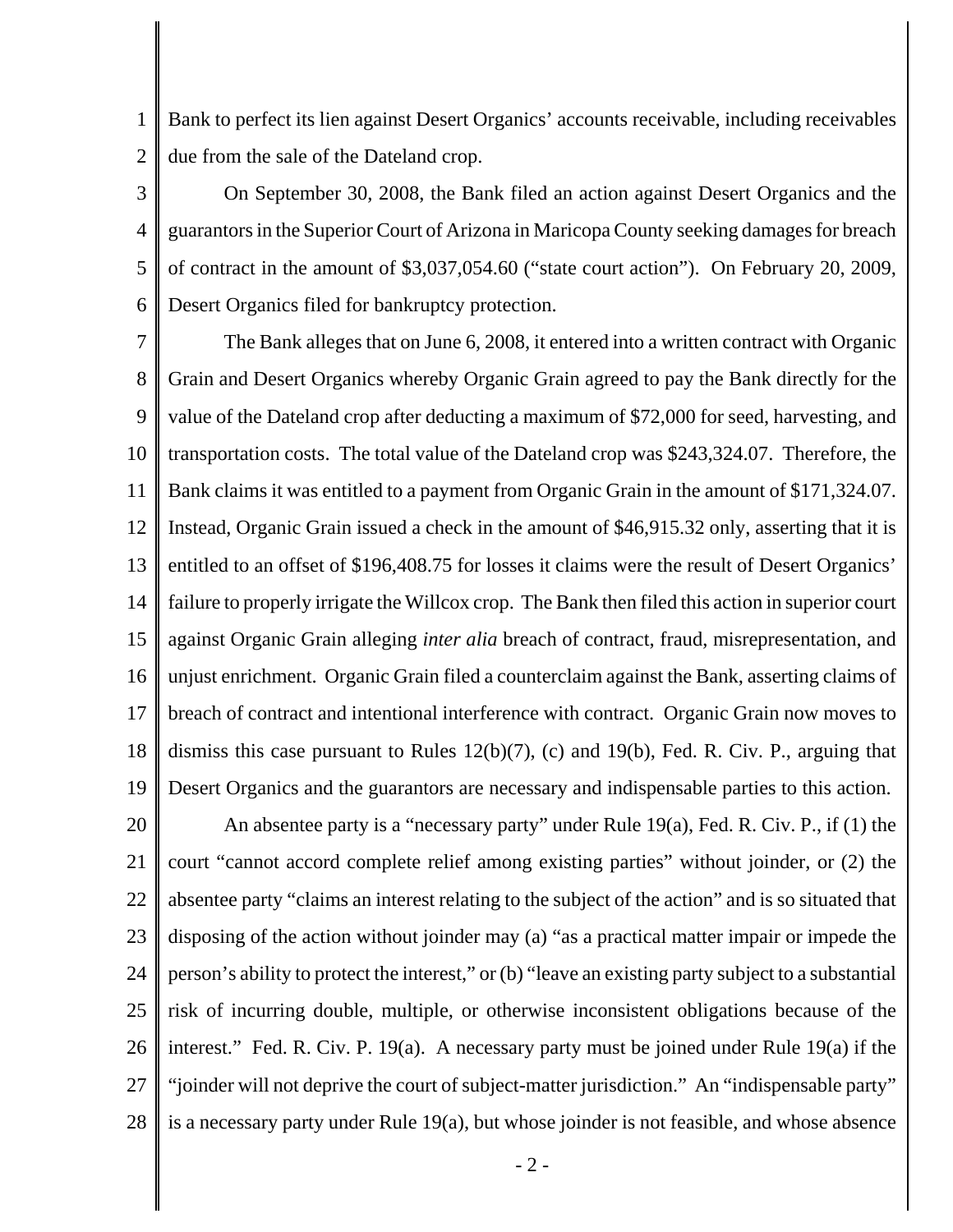1 2 creates such an overwhelming potential for harm that "in equity and good conscience" the action should be dismissed. Fed. R. Civ. P. 19(b).

3 4 5 6 7 8 9 10 We conclude that Desert Organics and the guarantors are not necessary parties to this action. First, we can accord complete relief as between the Bank and Organic Grain. The only issue presented in this action is whether Organic Grain properly offset its claim against Desert Organics by reducing the amount due to the Bank. That question is resolved by examination of the agreement, if any, between the Bank and Organic Grain, as well as the effect of the Bank's perfected interest in the crop proceeds. Whether Organic Grain has a claim against Desert Organics arising out of an unrelated contract does preclude our ability to accord complete relief as between Organic Grain and the Bank.

11 12 13 14 15 16 17 18 Moreover, "[j]oinder is 'contingent . . . upon an initial requirement that the absent party *claim* a legally protected interest relating to the subject matter of the actions." United States v. Bowen, 172 F.3d 682, 689 (9th Cir. 1999) (emphasis in original) (citation omitted). Neither Desert Organics, the bankruptcy estate, nor the guarantors has claimed any interest in this action. Even if the absent parties had claimed an interest, there is no risk that Organic Grain will incur double or inconsistent liability. If the Bank prevails in the instant action, Organic Grain will pay the amount due for the Dateland crop. It could not be held liable for payment of the Dateland crop a second time.

19 20 21 22 23 24 25 26 27 Even if we had concluded that Desert Organics and the guarantors are necessary parties under Rule 19(a), we would nevertheless conclude that they are not indispensable parties under Rule 19(b). If a person who is required to be joined under Rule 19(a) cannot be joined, we must determine whether the person's absence creates such an overwhelming potential for harm that "in equity and good conscience" the action should be dismissed. Fed. R. Civ. P. 19(b). In making this determination, we will consider factors such as (1) the extent to which a judgment rendered in a person's absence might prejudice either that person or the existing parties, (2) the extent to which any prejudice could be lessened or avoided by the court, (3) whether the judgment rendered in the person's absence would be adequate; and (4)

28